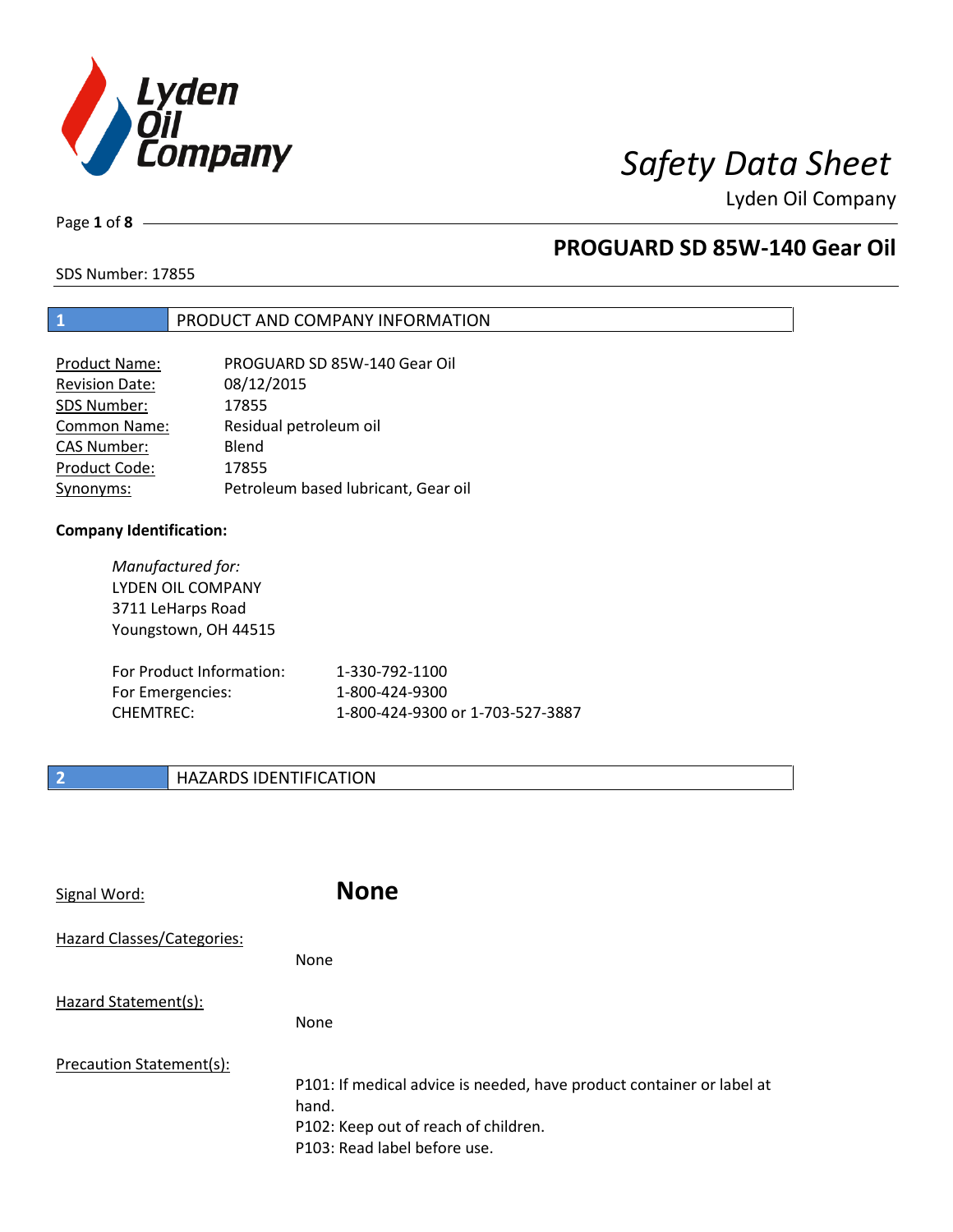

Page **2** of **8**

# **PROGUARD SD 85W-140 Gear Oil**

SDS Number: 17855

Other Hazard Statement(s):

Repeated skin contact may cause dermatitis or an oil acne.

|  | COMPOSITION / INFORMATION ON INGREDIENTS |
|--|------------------------------------------|
|--|------------------------------------------|

Ingredients:

*Mixture of the substances listed below with nonhazardous additions.*

| <b>Chemical Name</b>                      | <b>CAS Number</b> | Percentage |
|-------------------------------------------|-------------------|------------|
| Residual oils, petroleum, solvent dewaxed | 64742-62-7        | >97        |
| Additives                                 | N/A               | <3         |
| Alkenyl Amine                             | N/A               | < 0.1      |

*\*Any concentration shown as a range is to protect confidentiality or is due to batch variation.*

| $\sqrt{4}$ | <b>FIRST AID MEASURES</b> |
|------------|---------------------------|
|            |                           |

## Description of First Aid Measures:

| Inhalation:   |                                                                                                                   |
|---------------|-------------------------------------------------------------------------------------------------------------------|
|               | If symptoms develop, move victim to fresh air. If symptoms persist,<br>obtain medical attention.                  |
| Skin Contact: |                                                                                                                   |
|               | Wash with soap and water. Remove contaminated clothing and wash<br>before reuse. Get medical attention if needed. |
| Eye Contact:  |                                                                                                                   |
|               | Rinse opened eye for several minutes under running water. If<br>symptoms persist, consult medical attention.      |
| Ingestion:    |                                                                                                                   |
|               | Rinse mouth with water. If symptoms develop, obtain medical<br>attention.                                         |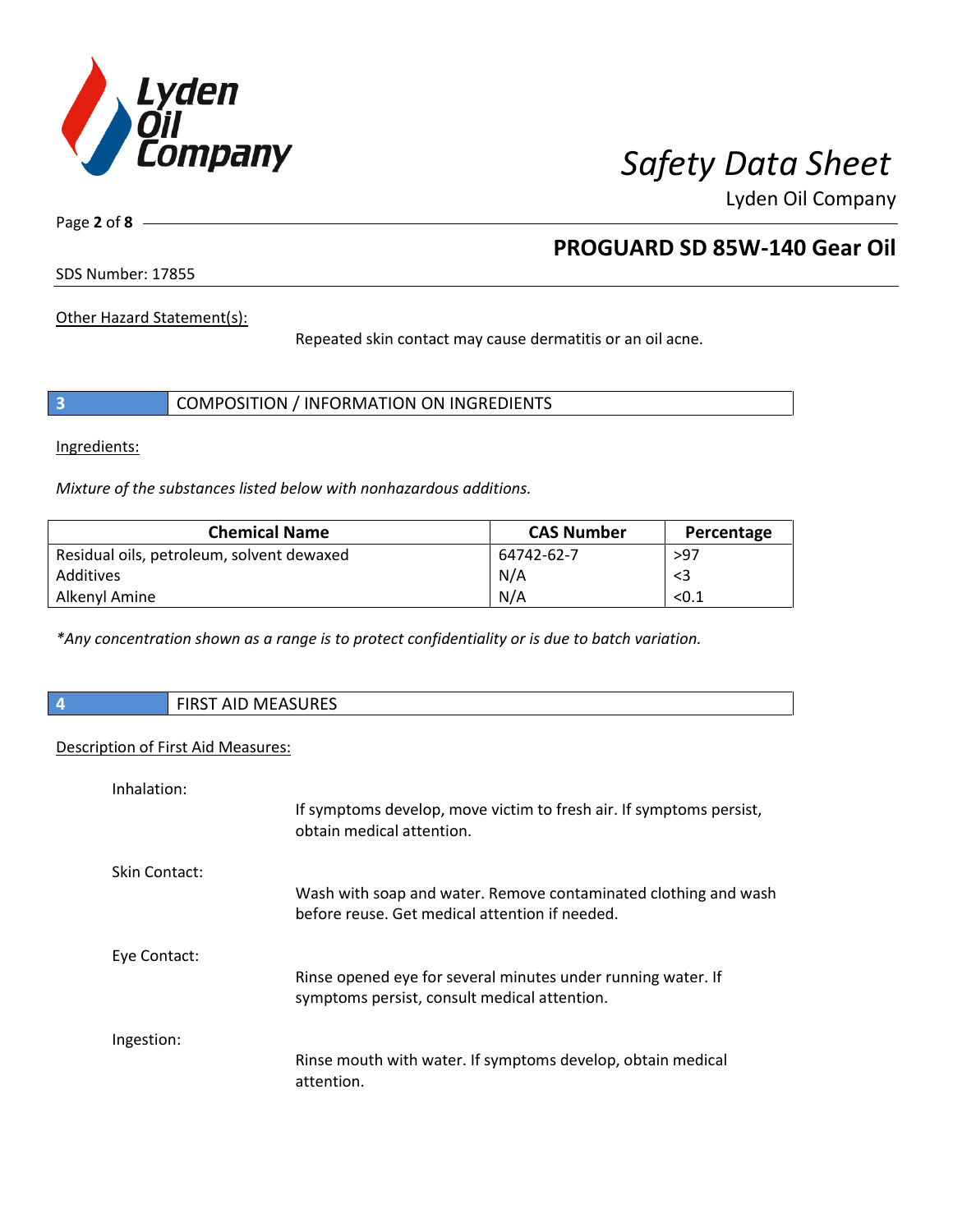

Lyden Oil Company

SDS Number: 17855

Page **3** of **8**

# Symptoms and Effects, both acute and delayed: No further relevent data available. Recommended Actions: Treat symptomatically. Call a doctor or poison control center for guidance. **5** FIRE FIGHTING MEASURES Recommended Fire-Extinguishing Equipment: Use dry powder, foam, or carbon dioxide fire extinguishers. Water may be ineffective in fighting an oil fire unless used by experienced fire fighters. Possible Hazards During a Fire: Hazardous combustion products may include: A complex mixture of airborne solid and liquid particulates and gases (smoke). Carbon monoxide. Unidentified organic and inorganic compounds. Recommendations to Firefighters: No special measures required. **6** ACCIDENTAL RELEASE MEASURES Personal Precautions: Avoid contact with skin, eyes, and clothing. Keep away from sources of ignition. Emergency Procedures: Contain spilled material, collect in suitable and properly labeled containers.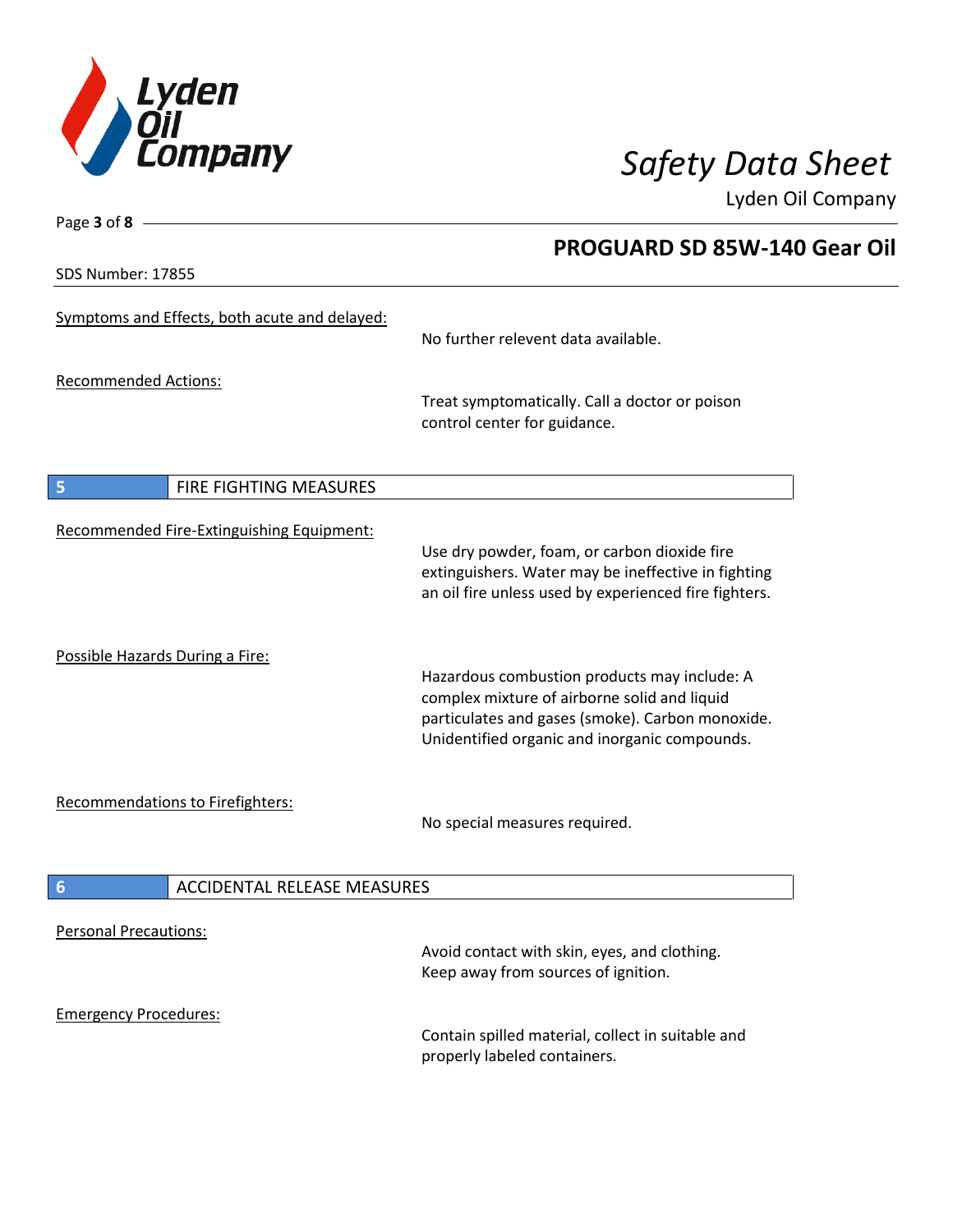

| Page 4 of 8 -                                                     |                                                      |
|-------------------------------------------------------------------|------------------------------------------------------|
|                                                                   | PROGUARD SD 85W-140 Gear Oil                         |
| <b>SDS Number: 17855</b>                                          |                                                      |
| <b>Environmental Precautions:</b>                                 |                                                      |
|                                                                   | Do not allow to reach sewage system or any water     |
|                                                                   | course.                                              |
|                                                                   | Do not allow to enter ground waters.                 |
| Cleanup Procedures:                                               |                                                      |
|                                                                   | Absorb with liquid-binding material (sand,           |
|                                                                   | diatomite, acid binders, iniversal binders, sawdust. |
|                                                                   |                                                      |
| $\begin{array}{c} \n7 \end{array}$<br><b>HANDLING AND STORAGE</b> |                                                      |
| <b>Handling Precautions:</b>                                      |                                                      |
|                                                                   | Handle with care and avoid spillage on the floor.    |
|                                                                   | Do not cut, weld, drill, grind, braze, or solder     |
|                                                                   | container.                                           |
| <b>Storage Requirements:</b>                                      |                                                      |
|                                                                   | Keep container tightly sealed.                       |
|                                                                   | Keep away from sources of ignition.                  |
|                                                                   |                                                      |
| $\boldsymbol{8}$<br>EXPOSURE CONTROLS / PERSONAL PROTECTION       |                                                      |
| <b>Exposure Limits:</b>                                           |                                                      |
| No data available.                                                |                                                      |
| <b>Engineering Controls:</b>                                      |                                                      |
|                                                                   | All ventilation should be designed in accordance     |
|                                                                   | with OSHA standard (29 CFR 1910.94).                 |
| Personal Protective Equipment:                                    |                                                      |
|                                                                   | Wash hands before breaks and at the end of work.     |
|                                                                   | Use safety glasses and gloves.                       |
|                                                                   |                                                      |
| $\overline{9}$<br>PHYSICAL AND CHEMICAL PROPERTIES                |                                                      |
|                                                                   |                                                      |

Color: Amber Physical State: Liquid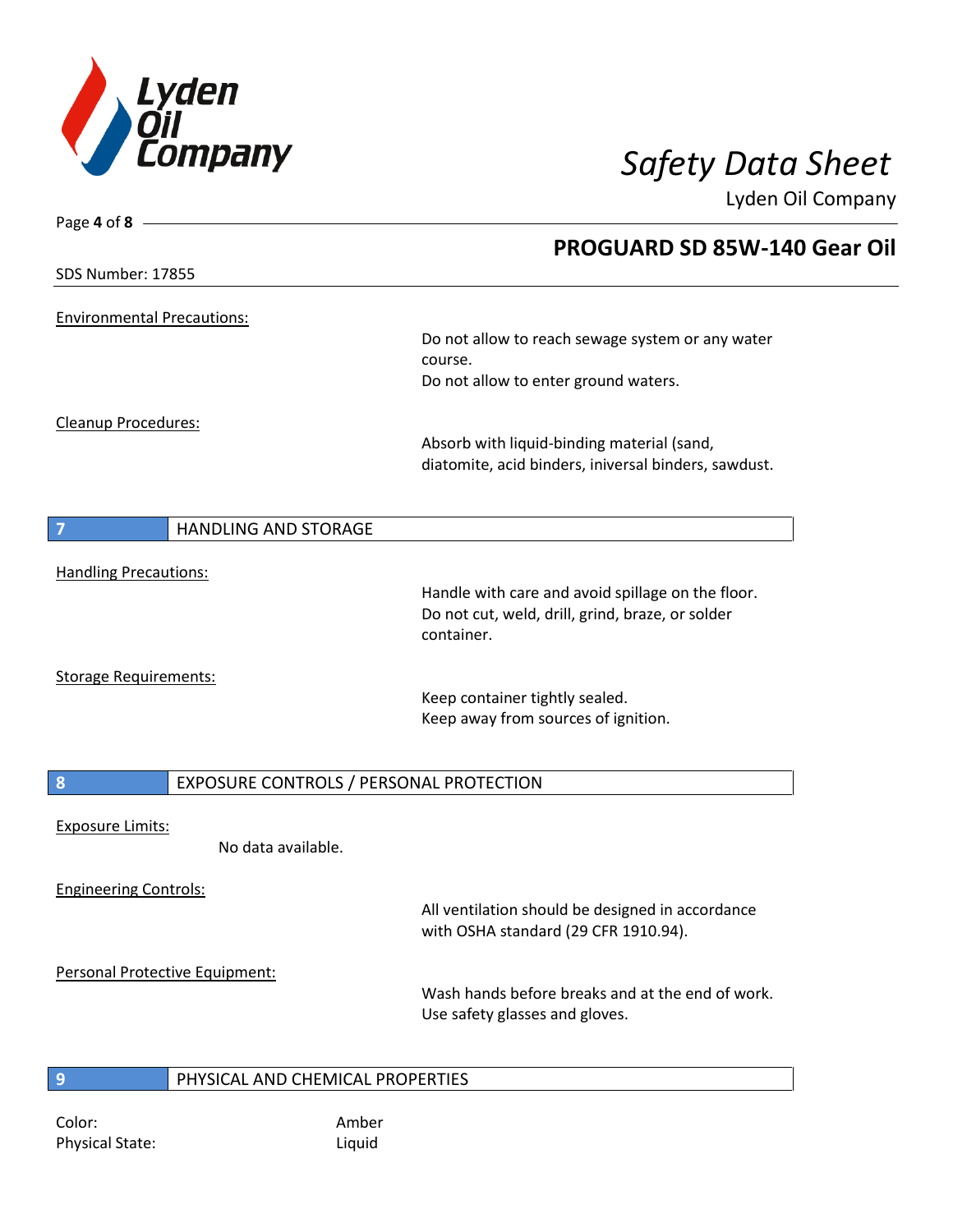

Lyden Oil Company

## SDS Number: 17855

Page **5** of **8**

| Odor:                         | Data not available                           |
|-------------------------------|----------------------------------------------|
| Odor Threshold:               | Data not available                           |
| pH:                           | Data not available                           |
| <b>Melting Point:</b>         | Data not available                           |
| <b>Boiling Point:</b>         | Data not available                           |
| <b>Boiling Range:</b>         | Data not available                           |
| Flash Point:                  | 293° C / 560° F (COC method)                 |
| <b>Evaporation Rate:</b>      | Data not available                           |
| Flammability:                 | Data not available                           |
| Flammability Limits:          | Data not available                           |
| Vapor Pressure:               | Data not available                           |
| Vapor Density:                | Data not available                           |
| <b>Relative Density:</b>      | Data not available                           |
| Solubilities:                 | Insoluble in water                           |
| <b>Partition Coefficient:</b> | Data not available                           |
| Auto-Ignition Temperature:    | Data not available                           |
| Decomposition Temperature:    | Data not available                           |
| Viscosity:                    | 450 mm <sup>2</sup> /sec (kinematic at 40°C) |

| <b>10</b>               | STABILITY AND REACTIVITY |                                                                  |
|-------------------------|--------------------------|------------------------------------------------------------------|
| Stability:              |                          | Stable under normal conditions.                                  |
| Reactivity:             |                          | Not reactive under normal conditions.                            |
| Conditions to Avoid:    |                          | Extreme temperature, sparks, open flame, and<br>direct sunlight. |
| Hazardous Reactions:    |                          | No known hazardous reactions.                                    |
| Incompatible Materials: |                          | No further relevant information available.                       |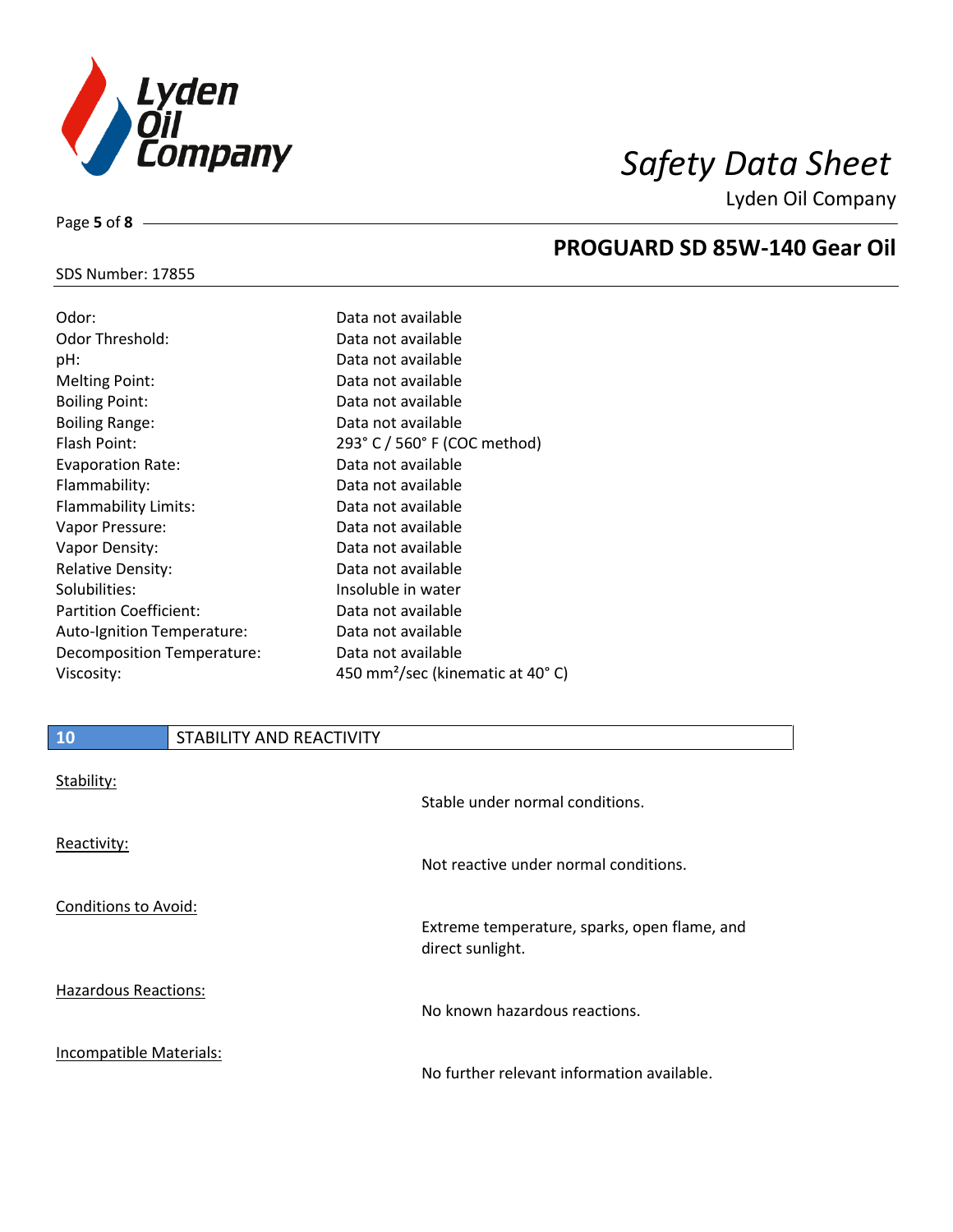

Lyden Oil Company

SDS Number: 17855

Page **6** of **8**

Decomposition Products:

Hazardous decomposition products are not expected to form.

| 11                                  | <b>TOXICOLOGICAL INFORMATION</b>                                                                                          |  |
|-------------------------------------|---------------------------------------------------------------------------------------------------------------------------|--|
| Routes of Exposure:                 | Skin and eye contact are the primary routes of<br>exposure although exposure may occur following<br>accidental ingestion. |  |
| <b>Exposure Effects:</b>            | Repeated skin contact may cause dermatitis or an<br>oil acne.                                                             |  |
| <b>Measures of Toxicity:</b>        | <b>Component Acute Toxicity Estimates:</b>                                                                                |  |
|                                     | Residual oils, petroleum, solvent dewaxed:                                                                                |  |
| Carcinogenic/Mutagenic Precautions: | Oral LD50: >5000 mg/kg (rat)<br>Dermal LD50: >2000 mg/kg (rabbit)<br>Inhalative LC50: 2.18 mg/l (4 hours) (rat)           |  |
|                                     | Non-carcinogenic and not expected to be<br>mutagentic.                                                                    |  |
| <b>ECOLOGICAL INFORMATION</b><br>12 |                                                                                                                           |  |

Ecological Precautions:

Avoid exposing to the environment.

Ecological Effects:

No specific environmental or aquatic data available.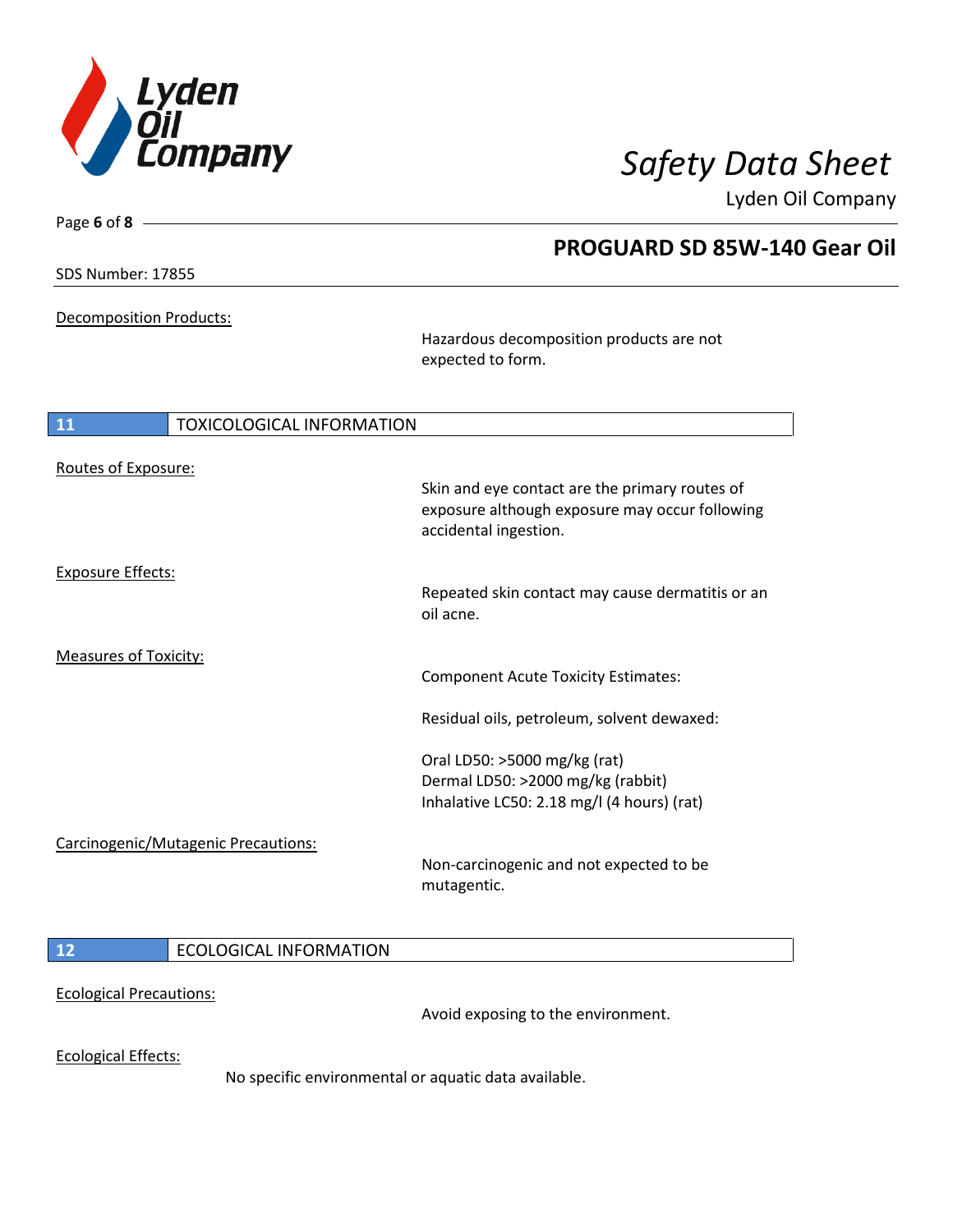

Lyden Oil Company

SDS Number: 17855

Page **7** of **8**

| 13                                                                                                |                              | DISPOSAL CONSIDERATIONS                                                              |                                                  |
|---------------------------------------------------------------------------------------------------|------------------------------|--------------------------------------------------------------------------------------|--------------------------------------------------|
| Disposal Methods:                                                                                 |                              |                                                                                      | Dispose of waste material in accordance with all |
|                                                                                                   |                              |                                                                                      | local, state, and federal requirements.          |
| <b>Disposal Containers:</b>                                                                       |                              |                                                                                      | Use properly approved container for disposal.    |
| <b>Special Precautions:</b>                                                                       |                              |                                                                                      | Do not flush to surface waters or drains.        |
| 14                                                                                                | <b>TRANSPORT INFORMATION</b> |                                                                                      |                                                  |
| <b>UN Number:</b><br><b>UN Shipping Name:</b><br><b>Transport Hazard Class:</b><br>Packing Group: |                              | Data not available<br>Data not available<br>Data not available<br>Data not available |                                                  |
| <b>Environmental Hazards:</b>                                                                     |                              |                                                                                      | Data not available                               |
| <b>Bulk Transport Guidance:</b>                                                                   |                              |                                                                                      | Data not available                               |
| <b>Special Precautions:</b>                                                                       |                              |                                                                                      | Not regulated by DOT.                            |
|                                                                                                   |                              |                                                                                      |                                                  |

# **REGULATORY INFORMATION**

This material and all of its components are listed on the Inventory of Existing Chemical Substances under the Toxic Substances Control Act.